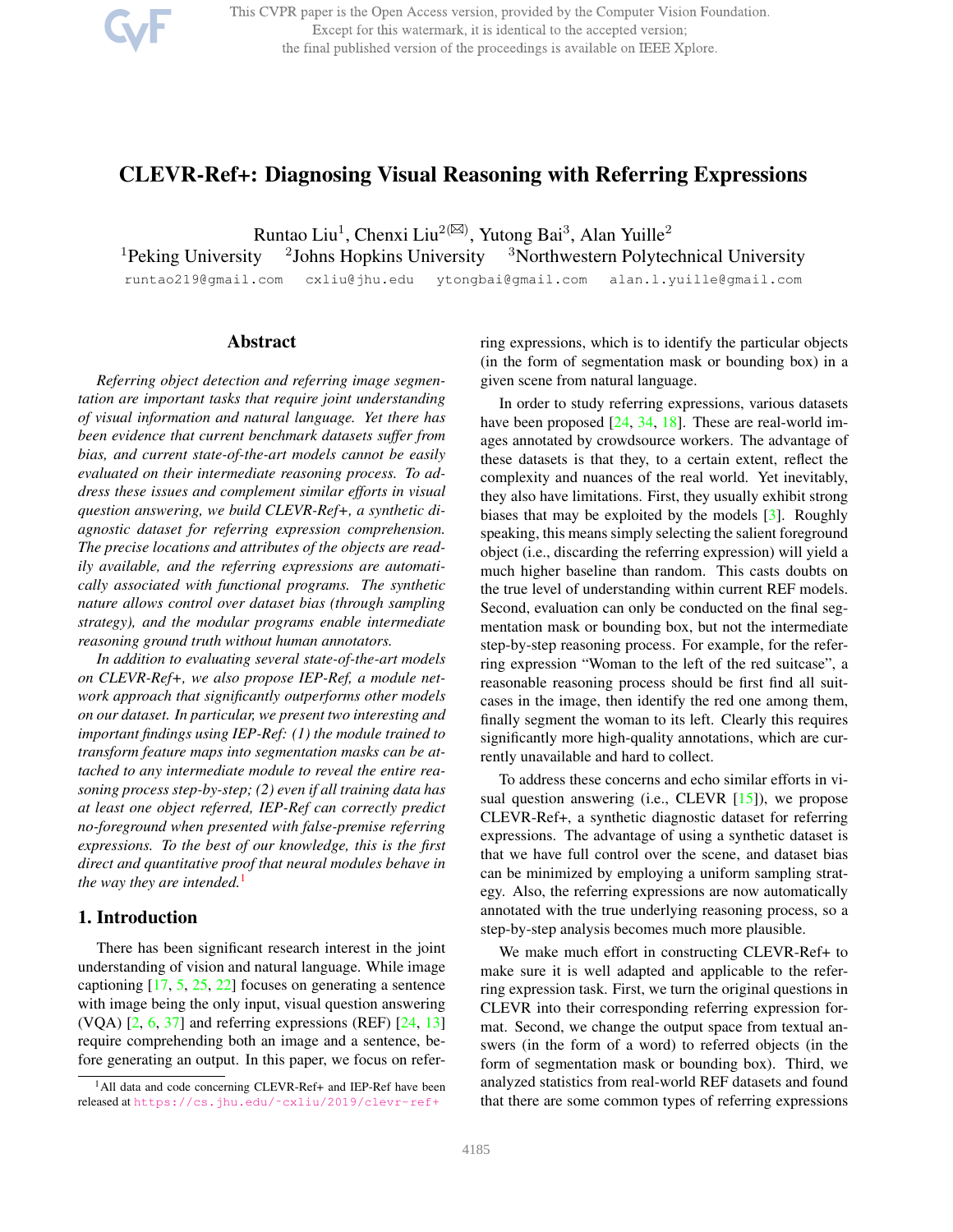

*The big thing(s) that are behind the second one of the big thing(s) from front and to the right of the first one of the large sphere(s) from left*

*Any other things that are the same size as the fifth one of the thing(s) from right*

Figure 1: Examples from our CLEVR-Ref+ dataset. We use the same scenes as those provided in CLEVR [15]. Instead of asking questions about the scene, we ask the model to either return one bounding box (as illustrated on the left) or return a segmentation mask (could potentially be multiple objects; illustrated on the right) based on the given referring expression.

(e.g., "The second sphere from left") that are not included in CLEVR templates. In our CLEVR-Ref+, we add support for these types of expressions to better match the variety of referring expressions used in real world.

We tested several state-of-the-art referring expression models on our CLEVR-Ref+ dataset. This includes both those designed for referring segmentation [21] and detection [35, 33]. In addition to evaluating the overall IoU and accuracy as previous datasets, we can now do a more detailed breakdown and analysis in terms of sub-categories. For example, we found that it is especially hard for the models to understand ordinality. This could point to important research directions in the future.

Besides diagnosing these existing models, we also propose IEP-Ref, a Neural Module Network [1] solution based on IEP [16]. Experiments show that the IEP-Ref model achieved excellent performance on CLEVR-Ref+ with its explicit, step-by-step functional program and module network execution engine, suggesting the importance of compositionality. Very interestingly, we found that the module trained on translating the last module output to segmentation mask is general, and can produce excellent humaninterpretable segmentation masks when attached to intermediate module outputs, revealing the entire reasoning process. We believe ours is the first to show clean visualization of the visual reasoning process carried out by neural module networks, as opposed to gradient norms [16] or soft attention maps [27, 9].

In sum, our paper makes the following contributions:

- We construct CLEVR-Ref+, a synthetic diagnostic dataset for referring expression tasks that complements existing real-world datasets.
- We test and diagnose several state-of-the-art referring expression models on CLEVR-Ref+, including our proposed IEP-Ref that explicitly captures compositionality.

• The segmentation module trained in IEP-Ref can be trivially plugged in all intermediate steps in the module network to produce excellent segmentation masks that clearly reveal the network's reasoning process.

## 2. Related Works

## 2.1. Referring Expressions

Referring expressions are sentences that refer to specific objects in an image. Understanding referring expressions has important applications in robotics and human-computer interaction. In recent years, many deep learning models have been developed for this task.

Several works focused on detection, i.e. returning one bounding box containing the referred object. [24, 13] adapted image captioning for this task by scoring each bounding box proposal with a generative captioning model. [31] learned the alignment between the description and image region by reconstructing the description using an attention mechanism. [34, 28] studied the importance of context for referring expressions. [23] used a discriminative comprehension model to improve referring expression generation. [35] showed additional gain by incorporating reinforcement learning. [11, 33] used learned parser and module networks to better match the structured semantics.

There are also works focusing on segmentation, i.e. returning the segmentation mask. [12] used FCN feature concatenated with LSTM feature to produce pixel-wise binary segmentation. [21] used a convolutional LSTM in addition to the language-only LSTM to facilitate propagation of intermediate segmentation beliefs. [20, 26] improved upon [21] by making more architectural improvements.

## 2.2. Dataset Bias and Diagnostic Datasets

In visual question answering, despite exciting models being proposed and accuracy on benchmark datasets being steadily improved, there has been serious concern over the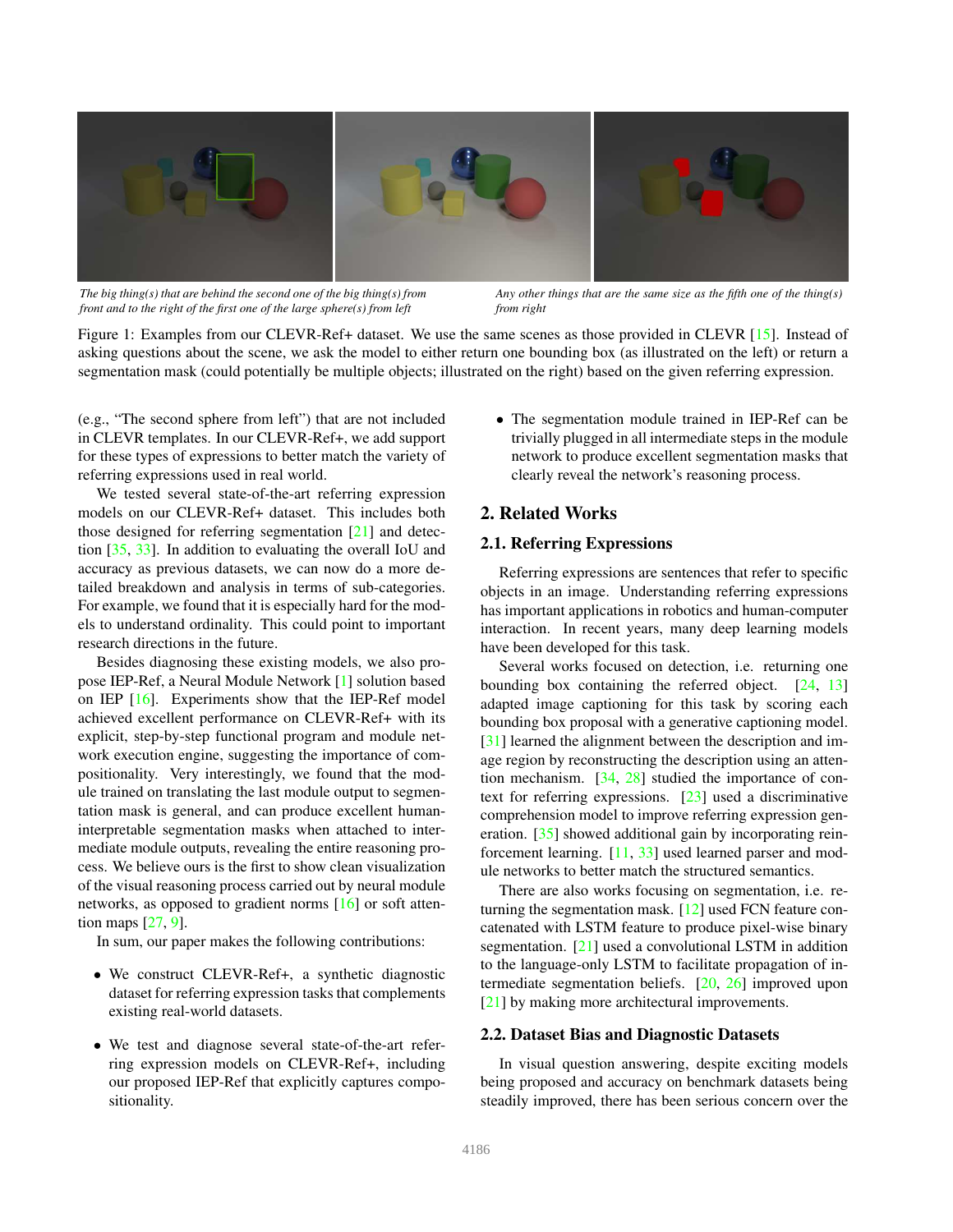| Category                | <b>Question (CLEVR)</b>                                                                      | <b>Referring Expression (CLEVR-Ref+)</b>                                                     |
|-------------------------|----------------------------------------------------------------------------------------------|----------------------------------------------------------------------------------------------|
| Basic                   | How many cyan cubes are there?                                                               | The cyan cubes.                                                                              |
| <b>Spatial Relation</b> | Are there any green cylinders to the left of the<br>brown sphere?                            | The green cylinders to the left of the brown sphere.                                         |
| AND Logic               | How many green spheres are both in front of the<br>red cylinder and left to the yellow cube? | The green spheres that are both in front of the red<br>cylinder and left to the yellow cube. |
| OR Logic                | Are there any cylinders that are either purple metal<br>objects or small red matte things?   | Cylinders that are either purple metal objects or<br>small red matte things.                 |
| <b>Same Relation</b>    | Are there any other things that have the same size<br>as the red sphere?                     | The things/objects that have the same size as the<br>red sphere.                             |
| Compare Integer         | Are there more brown shiny objects behind the<br>large rubber cylinder than gray blocks?     | $\blacksquare$                                                                               |
| Comparison              | Does the small ball have the same color as the<br>small cylinder in front of the big sphere? |                                                                                              |

Table 1: Examples of converting questions to referring expressions.

dataset bias problem  $[36, 7]$ , meaning that models may be heavily exploiting the imbalanced distribution in the training/testing data. More recently, [3] showed that dataset bias also exists in referring expression datasets [24, 18, 34]. For example, [3] reported that the performance when discarding the referring expression and basing solely on the image is significantly higher than random. Ideally the dataset should be unbiased so that the performance faithfully reflect the model's true level of understanding. But this is very hard to control when working with real-world images and humanannotated referring expressions.

A possible solution is to use synthetic datasets. Indeed this is the path taken by CLEVR  $[15]$ , a diagnostic dataset for VQA. There, objects are placed on a 2D plane and only have a small number of choices in terms of shape, color, size, and material. The question-answer pairs are also synthesized using carefully designed templates. Together with a uniform sampling strategy, this design can mitigate dataset bias and reveal the model's ability to understand compositionality. We construct our CLEVR-Ref+ dataset by repurposing CLEVR towards the referring expression task.

Several approaches now achieve near-perfect accuracy on CLEVR [16, 10, 29, 32, 27, 14, 9]. In addition to reporting the VQA accuracy, they typically try to interpret the visual reasoning process through visualization. However, the quality of these visualizations does not match the high VQA accuracy. We suspect the primary reason is that the domain these models are trained for (i.e. a textual answer) is different from the domain these models are diagnosed on (i.e. attention over the image). Fortunately, in referring expressions these two domains are very much interchangeable.

Note that CLEVR was also adapted towards referring expression in [9], but they focused on facilitating VQA, instead of introducing extensions (Section 3.3), evaluating state-of-the-art models (Section 4.1), and directly facilitating the diagnosis of visual reasoning (Section 4.3).

# 3. The CLEVR-Ref+ Dataset

CLEVR-Ref+ uses the exact same scenes as CLEVR (70K images in train set, 15K images in validation and test set), and every image is associated with 10 referring expressions. Since CLEVR is a VQA dataset, we began by changing the questions to referring expressions (Section 3.1), and the answers to referred objects (Section 3.2). We then made important additions to the set of modules (Section  $3.3$ ) as well as necessary changes to the sampling procedure (Section 3.4). Finally, we made the distinction whether more than one object is being referred (Section 3.5).

## 3.1. From Question to Referring Expression

Templates are provided in CLEVR so that questions and the functional programs associated with them can be generated at the same time. We notice that in many cases, part of the question is indeed a referring expression, as we need to first identify objects of interest before asking about their property (e.g. color or number). In Table 1 we provide examples of how we change question templates into their corresponding referring expression templates, usually by selecting a subset. The associated functional programs are also adjusted accordingly. For example, for "How many" questions, we simply remove the Count module at the end.

The original categories "Compare Integer" and "Comparison" were about comparing properties of two groups of referred objects, so they do not contribute additional referring expression patterns. Therefore they are not included in the templates for CLEVR-Ref+.

#### 3.2. From Answer to Referred Objects

In referring expressions, the output is no longer a textual answer, but a bounding box or segmentation mask.

Since we know the exact 3D locations and properties of objects in the scene, we can follow the ground truth func-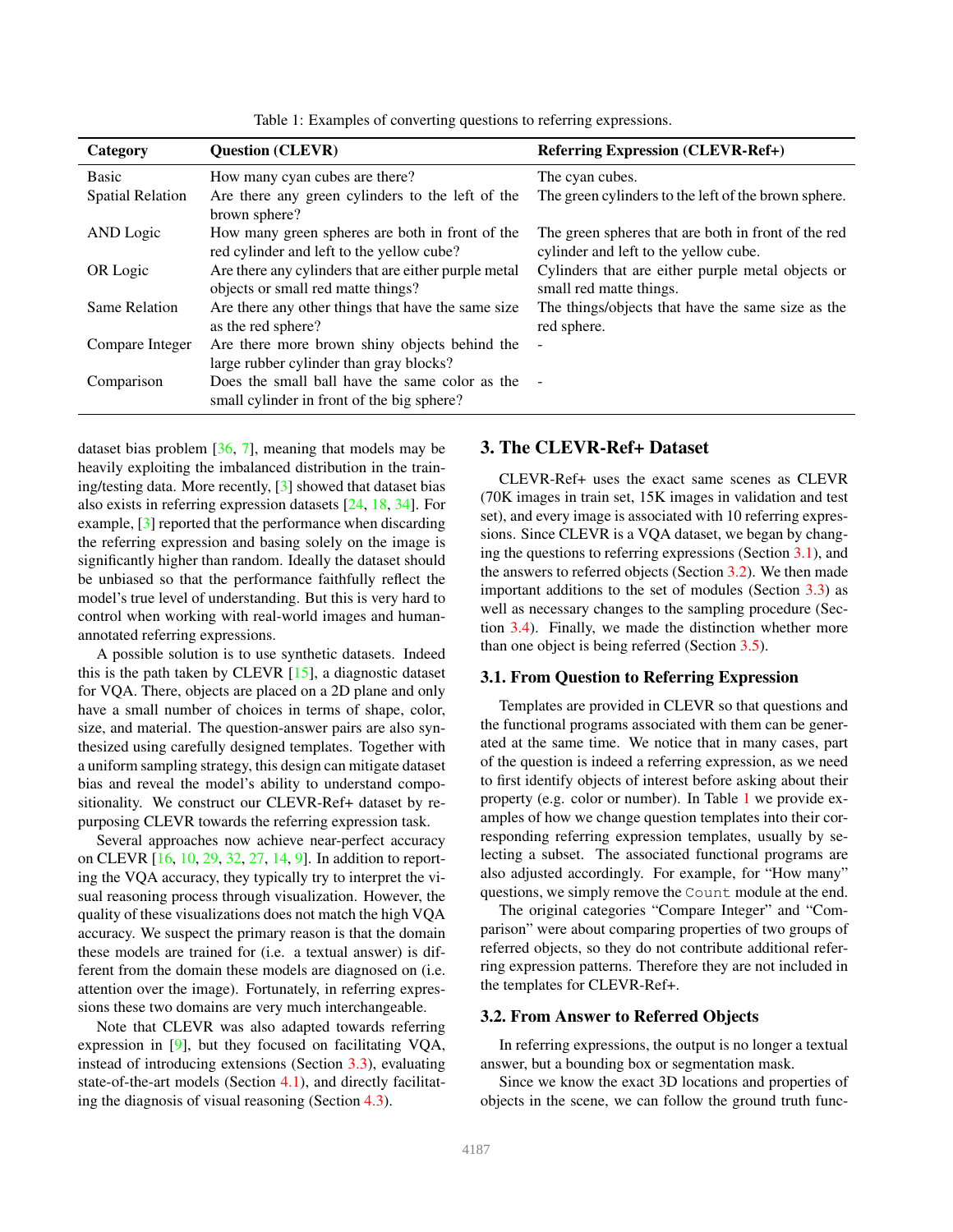Table 2: Frequent category and words in RefCOCO+ [34].

| Category  | <b>Example words</b>             | <b>Frequency</b> |
|-----------|----------------------------------|------------------|
| object    | shirt, head, chair, hat, pizza   | 63.66%           |
| human     | man, woman, guy, girl, person    | 42.54%           |
| color     | white, black, blue, red, green   | 38.76%           |
| spatial   | back, next, behind, near, up     | 23.86%           |
| animal    | zebra, elephant, horse, bear     | 15.36%           |
| attribute | big, striped, small, plaid, long | 10.55%           |
| action    | standing, holding, looking       | 10.34%           |
| ordinal   | closest,furthest,first,third     | 5.797%           |
| compare   | smaller, tallest, shorter, older | 5.247%           |
| visible   | fully visible, barely seen       | $4.639\%$        |

tional program associated with the referring expression to identify which objects are being referred. In fact we can do this not only at the end (also available in real-world datasets), but also at every intermediate step (not available in real-world datasets). This will become useful later when we do step-by-step inspection and evaluation of the visual reasoning process.

After finding the referred objects, we project them back to the image plane to get the ground truth bounding box and segmentation mask. This automatic annotation was done through rendering with the software Blender. For occluded objects, only the visible part is treated as ground truth.

#### 3.3. Module Additions

We hope the referring expressions that we generate are representative of those used in the real world. However, since the task is no longer the same, we suspect that there may be some frequent referring patterns missing in the templates directly inherited from CLEVR. To this end, we analyzed statistics from a real-world referring expression dataset, RefCOCO+ [34], as shown in Table 2.

We began by sorting the words in these referring expressions by their frequency. Then, starting with the most frequent word, we empirically cluster these words into categories. Not surprisingly, nouns that represent object or human are the most common. However, going down the list, we found that the "ordinal" (e.g. "The second woman from left") and "visible" (e.g. "The barely seen backpack") categories recall more than 10% of all sentences, but are not included in the existing templates. Moreover, it is indeed possible to define them using a computer program, because there is no ambiguity in meaning. We add these two new modules into the CLEVR-Ref+ function catalog.

In a functional program, these two modules may be inserted whenever color, material, size, or shape is being described. As an example, "the red sphere" may be equivalently described as "the third sphere from left" or "the partially visible red object". In our dataset, we define an object to be *partially visible* if foreground objects' mask occupies more than 20% of its bounding box area. For an object to be *fully visible*, this value must be exactly 0. We do not describe visibility when there is an ambiguous case (i.e. this value is between 0 and 0.2) in the scene.

#### 3.4. Generation Procedure

Generating a referring expression for a scene is conceptually simple and intuitive. The process may be summarized as the following few steps:

- 1. Randomly choose a referring expression family<sup>2</sup>.
- 2. Randomly choose a text template from this family.
- 3. Follow the functional program and select random values when encountering template parameters<sup>3</sup>.
- 4. Reject when certain criteria fail, that is, the sampled referring expression is inappropriate for the given scene; return when the entire functional program follows through.

We largely follow the generation procedure of CLEVR, with a few important changes:

- To balance the number of referring expressions across different categories (those listed in Table 1), we double the probability of being sampled in categories with a small number of referring expression families.
- When describing the attributes for a set of objects, we do not use Ordinal and Visible at the same time. This is because referring an object as "The second partially visible object from left" seems too peculiar and rare, and there usually exists more natural alternatives.
- Originally when describing the attributes for a set of objects, four fair coins were flipped to determine whether color, material, size, shape will be included. As a result, usually multiple attributes are selected, and a very small number of objects survive these filters. We empirically found that this makes it quite easy for the system to select the correct object simply from the attributes that directly describe the target object(s).

To remedy this, we first enumerate all possible combinations of these attributes, and calculate how many objects will survive for each possibility. We then uniformly sample from these possible number of survivors, before doing another uniform sampling to find the combination of attributes. This will ensure a larger variance in terms of number of objects after each set of filtering, and prevent near-degenerate solutions.

• At the end of the functional program, we verify if at least one object is being referred; reject otherwise.

<sup>&</sup>lt;sup>2</sup>A referring expression family contains a template for constructing functional programs and several text templates that provide multiple ways of expressing these programs in natural language.

<sup>&</sup>lt;sup>3</sup>For instance, left/right/front/behind; big/small; metal/rubber.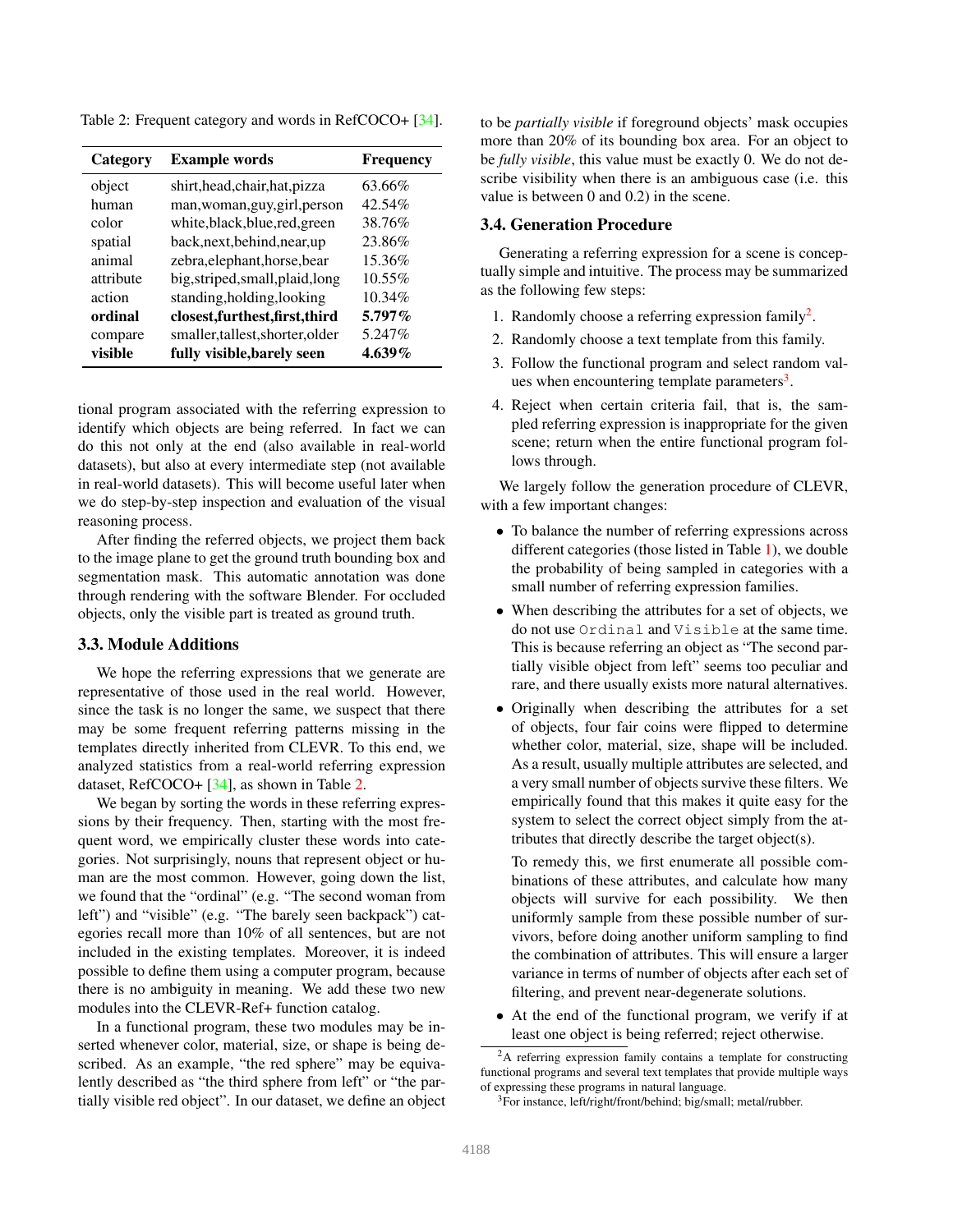|                      | Basic    | <b>Spatial Relation</b> |          | Logic    |            |           |       |                          |       |
|----------------------|----------|-------------------------|----------|----------|------------|-----------|-------|--------------------------|-------|
|                      | 0-Relate | 1-Relate                | 2-Relate | 3-Relate | <b>AND</b> | <b>OR</b> | Same  | Accuracy                 | IoU   |
| <b>SLR</b> [35]      | 0.627    | 0.569                   | 0.570    | 0.584    | 0.594      | 0.701     | 0.444 | 0.577                    |       |
| MAttNet [33]         | 0.566    | 0.623                   | 0.634    | 0.624    | 0.723      | 0.737     | 0.454 | 0.609                    |       |
| RMI $[21]$           | 0.822    | 0.713                   | 0.736    | 0.715    | 0.585      | 0.679     | 0.251 |                          | 0.561 |
| $IEP-Ref(GT)$        | 0.928    | 0.895                   | 0.908    | 0.908    | 0.879      | 0.881     | 0.647 | $\overline{\phantom{0}}$ | 0.816 |
| IEP-Ref (700K prog.) | 0.920    | 0.884                   | 0.902    | 0.898    | 0.860      | 0.869     | 0.636 | -                        | 0.806 |
| IEP-Ref (18K prog.)  | 0.907    | 0.858                   | 0.874    | 0.862    | 0.829      | 0.847     | 0.605 | $\overline{\phantom{a}}$ | 0.782 |
| IEP-Ref (9K prog.)   | 0.910    | 0.858                   | 0.847    | 0.811    | 0.778      | 0.791     | 0.626 |                          | 0.760 |

Table 3: Referring object detection and referring image segmentation results on CLEVR-Ref+. We evaluated three existing models, as well as IEP-Ref which we adapted from its VQA counterpart.

## 3.5. Multi-Object and Single-Object Referring

As explained in Section 3.4, each referring expression in CLEVR-Ref+ may refer to one or more objects in the scene. We believe this is the more general setting, and models should have the flexibility to handle various number of objects being referred. This is already handled and supported by referring image segmentation systems. However, we notice that detection based systems are usually designed to return a single object instead of multiple objects, presumably because this was how the detection datasets [24, 34] were created. As a result, for detection based methods, we evaluate on the subset of CLEVR-Ref+ where only a single object is referred. This subset contains a total of 222,569 referring expressions (32% of the entire dataset).

## 4. Experiments

## 4.1. Models and Implementation Details

In all models we resize the input image to  $320 \times 320$  to set up a fair comparison. Publicly available code for these models are used with minimum change to adapt to our CLEVR-Ref+ dataset. The following referring expression models are studied and tested:

Speaker-Listener-Reinforcer (SLR) [35] This is a detection model that includes a generative model (speaker), a discriminative model (listener), as well as a reinforcement learning component that makes further improvement. Before training the main model, the visual-language similarity model needs to be trained first. We use Adam optimizer [19], learning rate 4e-4, batch size 32 for both the visuallanguage similarity model and the main model.

MAttNet [33] This is also a detection model, that uses three modular networks to capture the subject, location, and relationship features respectively. A soft attention mechanism is used to return the overall score of a candidate region. We use learning rate 4e-4 and batch size 15.

Recurrent Multimodal Interaction (RMI) [21] This is a segmentation model. In addition to concatenating the referring expression LSTM embedding with the image features, RMI also used a convolutional LSTM to facilitate propagation of segmentation beliefs when reading in the referring expression word-by-word. We use Adam optimizer, learning rate 2.5e-4, batch size 3, and weight decay 5e-4.

IEP-Ref This is a segmentation model that we adapt from IEP [16], which was designed for VQA. The idea is to use a LSTM program generator to translate the referring expression into a structured series of modules, each of which is parameterized by a small CNN. By executing this dynamically constructed neural network (with a special Segment module at the end; see supplementary material for its architecture), IEP-Ref imitates the underlying visual reasoning process. For input visual features, we use the last layer of the conv4 stage of ResNet101 [8] pretrained on ImageNet [4], which is of size  $1024 \times 20 \times 20$ . Following [16], this part is not finetuned. We tried three settings that use 9K/18K/700K ground truth programs to train the LSTM program generator (Adam optimizer, learning rate 5e-4, batch size 64; 20,000 iterations for the 9K setting, 32,000 iterations for the 18K and 700K setting). The accuracies of the predicted programs are 0.873, 0.971, 0.993 respectively. For the fourth setting, we simply use the ground truth program<sup>4</sup>. The execution engine is trained for 30 epochs using learning rate 1e-4 and Adam optimizer.

# 4.2. Results and Analysis

## 4.2.1 Overall Evaluation

The experimental results are summarized in Table 3. Detection models are evaluated by accuracy (i.e. whether the prediction selects the correct bounding box among given candidates), where MAttNet performs favorably against SLR. Segmentation models are evaluated by Intersection over Union (IoU), where IEP-Ref performs significantly better than RMI. This suggests the importance to model compositionality within the referring expression. We now present a more detailed analysis of various aspects.

<sup>4</sup>This is our default IEP-Ref setting unless otherwise specified.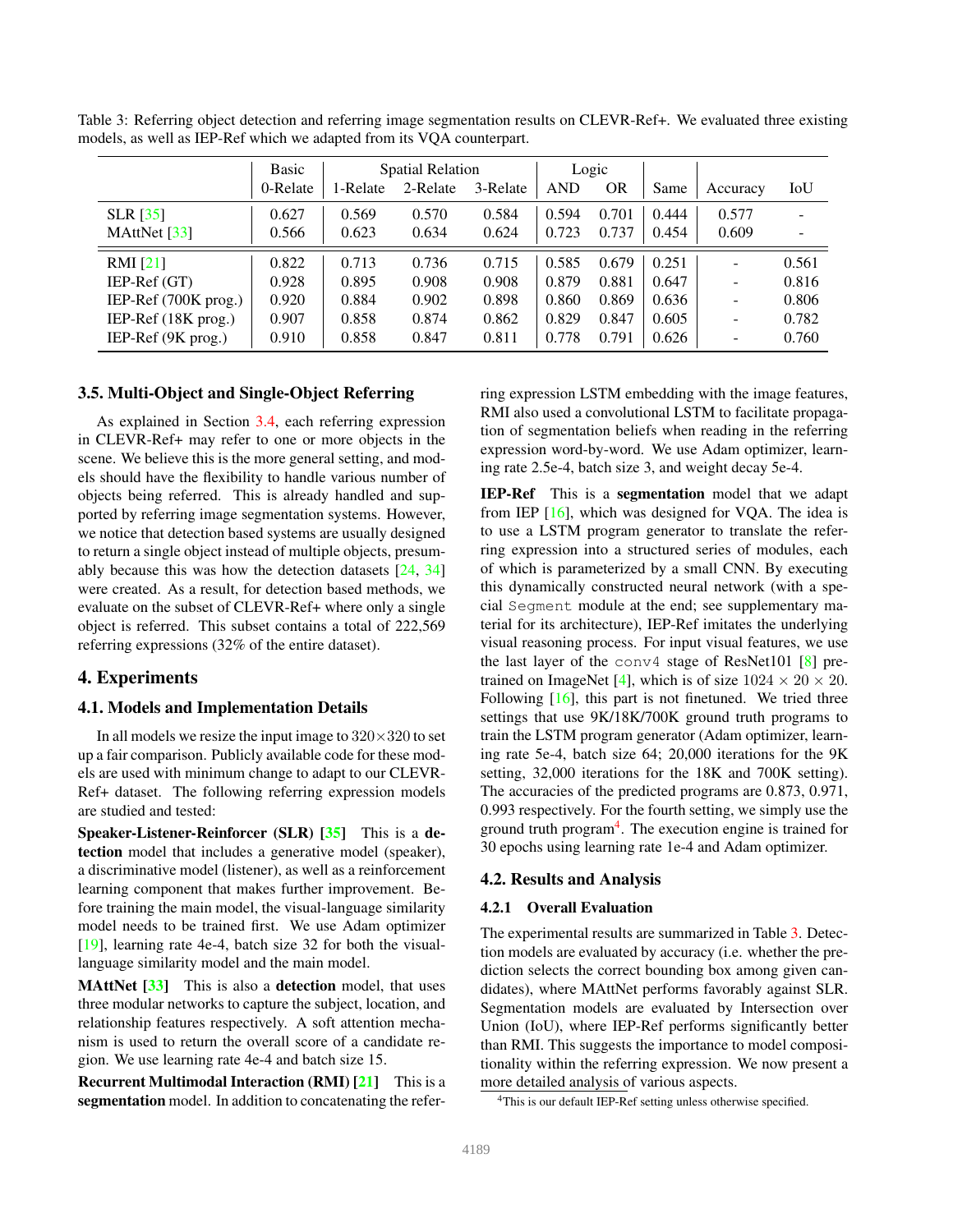

Figure 2: Analyzing the basic referring ability of different models. "Include" means the average performance if a module is involved in the referring process. "Exclude" means otherwise. As a result, high "exclude" and low "include" performance suggests that this module is more challenging to learn, and vice versa.



Figure 3: Analyzing the spatial reasoning ability of different models. Horizontal axis is the number of spatial relations.

#### 4.2.2 Basic Referring Ability

Here we start with the easiest form: referring by direct description of object attributes (e.g., "The big blue sphere"). Concretely, this corresponds to the "0-Relate" subset.

In CLEVR-Ref+, there are totally 6 types of attributes that may help us locate specific objects: color, size, shape, material, ordinality, and visibility. In Figure 2 we show the average detection accuracy/segmentation IoU of various methods on "0-Relate" referring expressions that either contain or not contain a specific type of module.

Among detection models, we found that accuracy is higher when the referring expression contains descriptions of color, shape, and visibility. A reasonable conjecture is that these concepts are easier to learn compared with the others. However, for segmentation, the performance gaps between "exclude" and "include" are not as significant.

Though it is unclear which concept is the easiest to learn, there seems little dispute that ordinality is the hardest. In particular, for RMI, IoU is 0.91 if the expression does not require ordinality and 0.27 when it does. Other models do not suffer as much, but also experience significant drops. We suspect this is because ordinality requires the global context, whereas the others are local properties.

#### 4.2.3 Spatial Reasoning Ability

Other than directly describing the attributes, it is also common to refer to an object by its spatial location. Here we diagnose whether referring expression models can understand



Figure 4: Effect of reasoning topology (Chain vs. Tree) on referring detection or segmentation performance.



Figure 5: Effect of relation type (Spatial vs. Same) on referring detection or segmentation performance.

(potentially multiple steps of) relative spatial relationship, for example "The object that is left to the red cube". In Table  $3$ , this corresponds to the " $\{0, 1, 2, 3\}$ -Relate" columns. Results are shown in Figure 3.

In general, we observe a small drop when referring expressions start to include spatial reasoning. However, there does not seem to be significant difference among referring expressions that require 1, 2, 3 steps of spatial reasoning. This seems to suggest that once the model has grasped spatial reasoning, there is little trouble in successfully applying it multiple times.

#### 4.2.4 Different Reasoning Topologies

There are two referring expression topologies in CLEVR-Ref+: chain-structured and tree-structured. Intuitively, a chain structure has a single reasoning path to follow, whereas a tree structure requires following two such paths before merging. In Figure 4 we compare performance on referring expressions with two sequential spatial relation-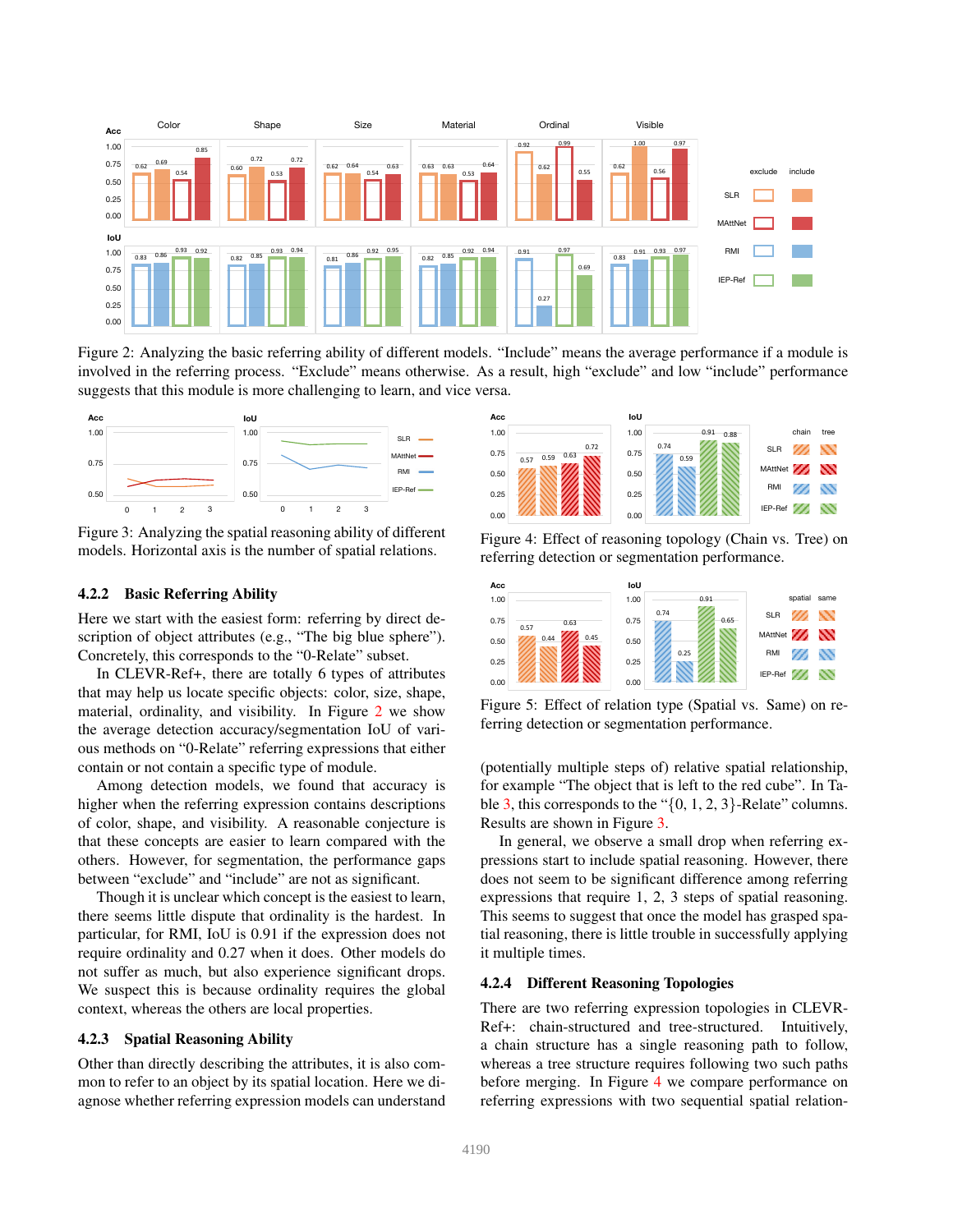

*The rubber object(s) that are in front of the first one of the cube(s) from front and left of the second one of the tiny rubber cube(s) from left*





Figure 7: Average IoU going into/out of each IEP-Ref module on CLEVR-Ref+ validation set. Note that here IoU is not only computed at the end, but also all intermediate steps. This shows that IoU remains high throughout visual reasoning. The large differences in modules marked in dark red are discussed in text.

ships vs. one on each branch joined with AND. These two templates have roughly the same length and complexity, so the comparison focuses on topology.

Though not consistent among the four models, treestructured referring expressions are generally harder than chain-structured ones. This agrees with the findings in [15].

## 4.2.5 Different Relation Types

There are two kinds of relationships in CLEVR-Ref+. One is spatial relationship that includes phrases like "left of", "right of", "in front of", "behind" (discussed in Section 4.2.3). The other is same-attribute relationship that requires recognizing and memorizing particular attributes of another object, e.g. "The large block(s) that have the same color as the metal sphere".

In Figure 5 we study whether the relation type will make a difference in performance. We compare the "2-Relate" column with the "Same" column in Table 3, again because they have roughly the same length and complexity. All models perform much worse on the same-attribute relationship type, suggesting that this is a hard concept to grasp. Similar to ordinality, same-attribute requires global context.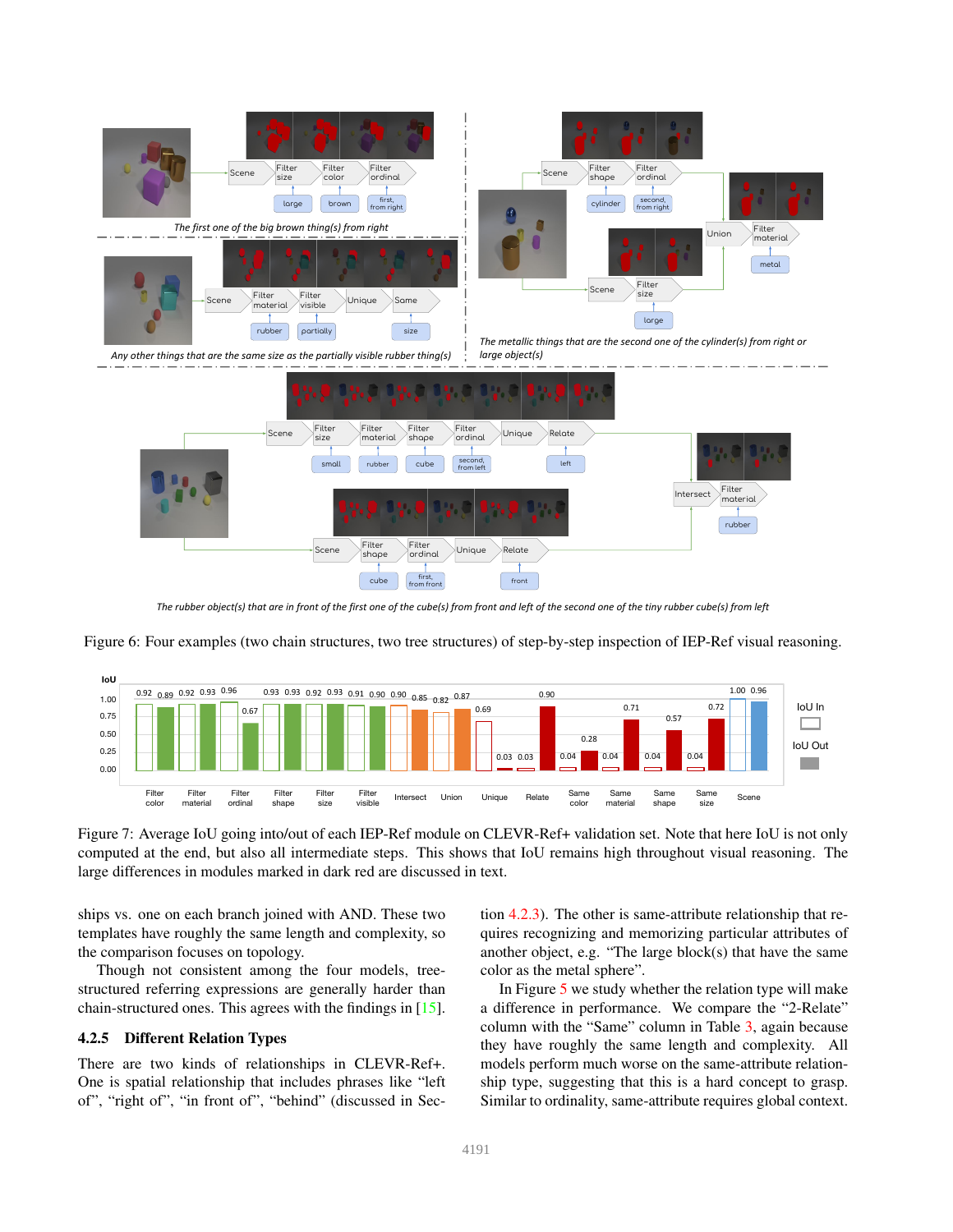#### 4.3. Step-By-Step Inspection of Visual Reasoning

All the results discussed in Section 4.2 are about the endpoint of the visual reasoning process. We argue that in order to trust the predictions made by the referring expression system, it is also important to make sure that the intermediate reasoning steps make sense. CLEVR-Ref+ is suitable because: (1) the semantics of the referring expressions is modularized, and (2) the referring ground truth at all intermediate steps can be obtained automatically (i.e. no human annotators needed).

In training our IEP-Ref model, there is always a Segment module at the end, transforming the 128-channel feature map into a 1-channel segmentation mask. When testing, we simply attach the trained Segment module to the output of all intermediate modules. This is possible because all modules have the same number of input channels and output channels (128). This technique would not help in the VQA setting, because there the ending modules (e.g. Count, Equal) discard the spatial dimensions needed for visualization.

We found that this technique works quite well. In Figure 6 we provide four qualitative examples with various topologies and modules. We notice that all modules are performing their intended functionality, except the Unique module<sup>5</sup>. Yet after one more module, the segmentation mask becomes normal again. The quantitative analysis in Figure 7 confirms this observation: on average, IoU drops by 0.66 after each Unique module; but IoU significantly increases after each Same or Relate module, and these are the only modules that may come after Unique according to the templates. We conjecture that the network has learned some mechanism to treat Unique as the "preprocessing" step of the Same and Relate functionalities.

#### 4.4. False-Premise Referring Expressions

In reality, referring expression systems may face all kinds of textual input, and not all of them will make sense. When presented with a referring expression that makes false assumptions (e.g. "The red sphere" when there is no sphere in the scene), the system should follow through as much as it can, and be robust enough to return zero foreground at the end. We test IEP-Ref's ability to deal with these falsepremise referring expressions (c.f. [30]). Note that no such expressions appear during training.

We generate 10,000 referring expressions that refer to zero object at the end. Qualitatively (see Figure 8), it is reassuring to see that intermediate modules are correctly doing their jobs, and a no-foreground prediction is made at the final step. Quantitatively, IEP-Ref predicts 0 foreground



The big objects that are either purple metal object(s) or purple cylinder(s)

Figure 8: Our IEP-Ref model can correctly handle falsepremise referring expressions even if they do not appear during training.

pixel more than  $1/4$  of the time, and  $\leq 8$  foreground pixels more than 1/3 of the time.

## 5. Conclusion

In this paper, we build the CLEVR-Ref+ dataset to complement existing ones for referring expressions. By choosing a synthetic setup, the advantage is that dataset bias can be minimized, and the ground truth visual reasoning process is readily available. We evaluated several state-of-theart referring object detection and referring image segmentation models on CLEVR-Ref+. In addition, we propose the IEP-Ref model, which uses a module network approach and outperforms competing methods by a large margin. Detailed analysis are conducted to identify the strengths and weaknesses of these models. In particular, we found that ordinality and the same-attribute relationship seem to be the most difficult concepts to grasp.

Besides the correctness of the final segmentation mask, the correctness of the reasoning process is also important. We discovered that IEP-Ref provides an easy and natural way of revealing this process: simply attach the Segment module to each intermediate step. Our quantitative evaluation shows a high IoU at intermediate steps as well, proving that the neural modules have indeed learned the job they are supposed to do. Another evidence is that IEP-Ref can correctly handle false-premise referring expressions.

Going forward, we are interested to see whether these findings will transfer and inspire better models on real data. Acknowledgments This research is support by NSF award CCF-1317376 and ONR N00014-12-1-0883.

<sup>&</sup>lt;sup>5</sup>It is supposed to simply carry over the previously referred object, yet from what we observe, its behavior is most similar to selecting the complement of the previously referred object, though this is far from consistent.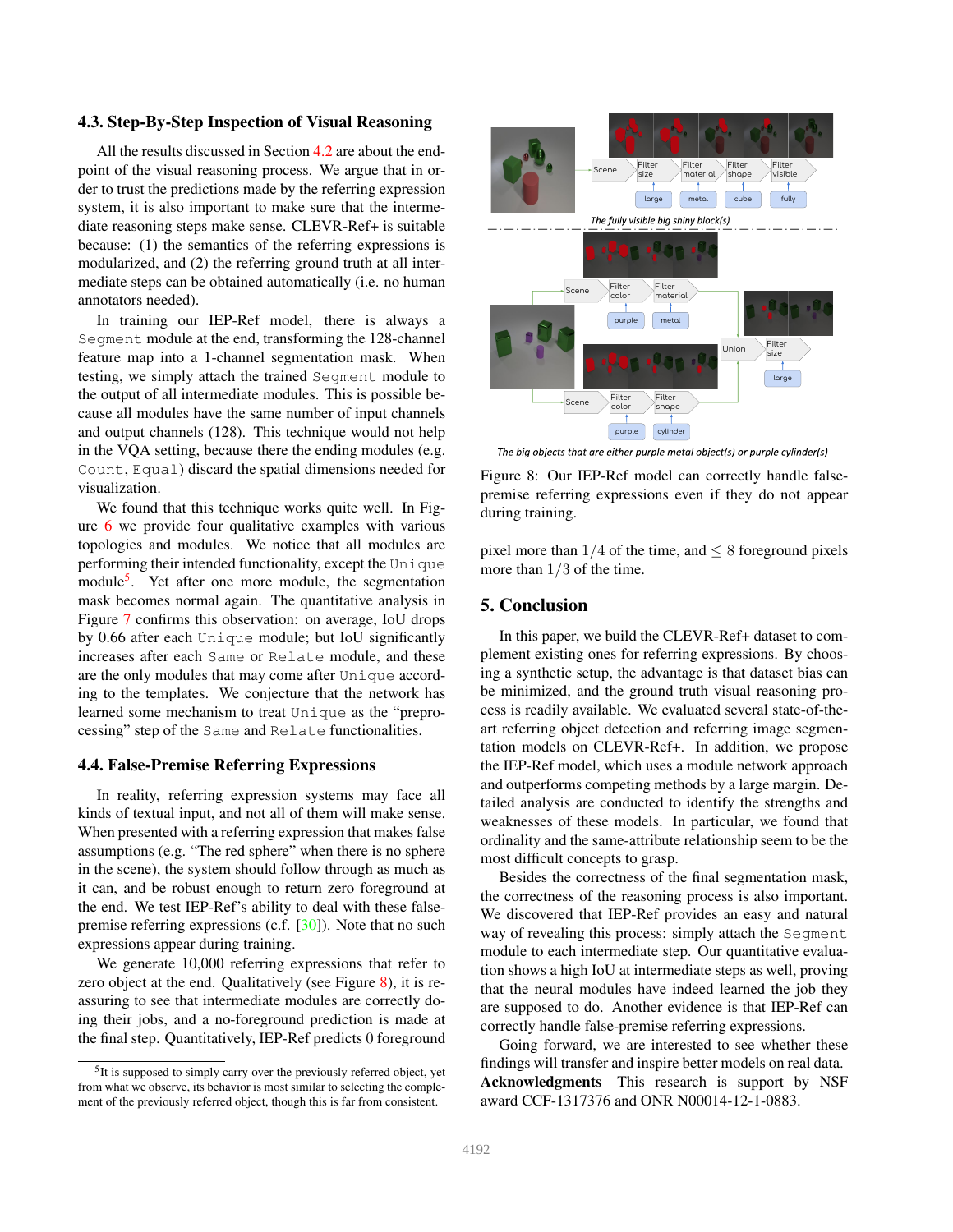# References

- [1] J. Andreas, M. Rohrbach, T. Darrell, and D. Klein. Neural module networks. In *CVPR*, pages 39–48. IEEE Computer Society, 2016. 2
- [2] S. Antol, A. Agrawal, J. Lu, M. Mitchell, D. Batra, C. L. Zitnick, and D. Parikh. VQA: visual question answering. In *ICCV*, pages 2425–2433. IEEE Computer Society, 2015. 1
- [3] V. Cirik, L. Morency, and T. Berg-Kirkpatrick. Visual referring expression recognition: What do systems actually learn? In *NAACL-HLT (2)*, pages 781–787. Association for Computational Linguistics, 2018. 1, 3
- [4] J. Deng, W. Dong, R. Socher, L. Li, K. Li, and F. Li. Imagenet: A large-scale hierarchical image database. In *CVPR*, pages 248–255. IEEE Computer Society, 2009. 5
- [5] J. Donahue, L. A. Hendricks, S. Guadarrama, M. Rohrbach, S. Venugopalan, T. Darrell, and K. Saenko. Long-term recurrent convolutional networks for visual recognition and description. In *CVPR*, pages 2625–2634. IEEE Computer Society, 2015. 1
- [6] H. Gao, J. Mao, J. Zhou, Z. Huang, L. Wang, and W. Xu. Are you talking to a machine? dataset and methods for multilingual image question. In *NIPS*, pages 2296–2304, 2015. 1
- [7] Y. Goyal, T. Khot, D. Summers-Stay, D. Batra, and D. Parikh. Making the V in VQA matter: Elevating the role of image understanding in visual question answering. In *CVPR*, pages 6325–6334. IEEE Computer Society, 2017. 3
- [8] K. He, X. Zhang, S. Ren, and J. Sun. Deep residual learning for image recognition. In *CVPR*, pages 770–778. IEEE Computer Society, 2016. 5
- [9] R. Hu, J. Andreas, T. Darrell, and K. Saenko. Explainable neural computation via stack neural module networks. In *ECCV (7)*, volume 11211 of *Lecture Notes in Computer Science*, pages 55–71. Springer, 2018. 2, 3
- [10] R. Hu, J. Andreas, M. Rohrbach, T. Darrell, and K. Saenko. Learning to reason: End-to-end module networks for visual question answering. In *ICCV*, pages 804–813. IEEE Computer Society, 2017. 3
- [11] R. Hu, M. Rohrbach, J. Andreas, T. Darrell, and K. Saenko. Modeling relationships in referential expressions with compositional modular networks. In *CVPR*, pages 4418–4427. IEEE Computer Society, 2017. 2
- [12] R. Hu, M. Rohrbach, and T. Darrell. Segmentation from natural language expressions. In *ECCV (1)*, volume 9905 of *Lecture Notes in Computer Science*, pages 108–124. Springer, 2016. 2
- [13] R. Hu, H. Xu, M. Rohrbach, J. Feng, K. Saenko, and T. Darrell. Natural language object retrieval. In *CVPR*, pages 4555–4564. IEEE Computer Society, 2016. 1, 2
- [14] D. A. Hudson and C. D. Manning. Compositional attention networks for machine reasoning. *CoRR*, abs/1803.03067, 2018. 3
- [15] J. Johnson, B. Hariharan, L. van der Maaten, L. Fei-Fei, C. L. Zitnick, and R. B. Girshick. CLEVR: A diagnostic dataset for compositional language and elementary visual reasoning.

In *CVPR*, pages 1988–1997. IEEE Computer Society, 2017. 1, 2, 3, 7

- [16] J. Johnson, B. Hariharan, L. van der Maaten, J. Hoffman, L. Fei-Fei, C. L. Zitnick, and R. B. Girshick. Inferring and executing programs for visual reasoning. In *ICCV*, pages 3008–3017. IEEE Computer Society, 2017. 2, 3, 5
- [17] A. Karpathy and F. Li. Deep visual-semantic alignments for generating image descriptions. In *CVPR*, pages 3128–3137. IEEE Computer Society, 2015. 1
- [18] S. Kazemzadeh, V. Ordonez, M. Matten, and T. L. Berg. Referitgame: Referring to objects in photographs of natural scenes. In *EMNLP*, pages 787–798. ACL, 2014. 1, 3
- [19] D. P. Kingma and J. Ba. Adam: A method for stochastic optimization. *CoRR*, abs/1412.6980, 2014. 5
- [20] R. Li, K. Li, Y.-C. Kuo, M. Shu, X. Qi, X. Shen, and J. Jia. Referring image segmentation via recurrent refinement networks. In *CVPR*, pages 5745–5753. IEEE Computer Society, 2018. 2
- [21] C. Liu, Z. Lin, X. Shen, J. Yang, X. Lu, and A. L. Yuille. Recurrent multimodal interaction for referring image segmentation. In *ICCV*, pages 1280–1289. IEEE Computer Society, 2017. 2, 5
- [22] C. Liu, J. Mao, F. Sha, and A. L. Yuille. Attention correctness in neural image captioning. In *AAAI*, pages 4176–4182. AAAI Press, 2017. 1
- [23] R. Luo and G. Shakhnarovich. Comprehension-guided referring expressions. In *CVPR*, pages 3125–3134. IEEE Computer Society, 2017. 2
- [24] J. Mao, J. Huang, A. Toshev, O. Camburu, A. L. Yuille, and K. Murphy. Generation and comprehension of unambiguous object descriptions. In *CVPR*, pages 11–20. IEEE Computer Society, 2016. 1, 2, 3, 5
- [25] J. Mao, W. Xu, Y. Yang, J. Wang, and A. L. Yuille. Deep captioning with multimodal recurrent neural networks (mrnn). *CoRR*, abs/1412.6632, 2014. 1
- [26] E. Margffoy-Tuay, J. C. Pérez, E. Botero, and P. Arbeláez. Dynamic multimodal instance segmentation guided by natural language queries. In *ECCV (11)*, volume 11215 of *Lecture Notes in Computer Science*, pages 656–672. Springer, 2018. 2
- [27] D. Mascharka, P. Tran, R. Soklaski, and A. Majumdar. Transparency by design: Closing the gap between performance and interpretability in visual reasoning. *CoRR*, abs/1803.05268, 2018. 2, 3
- [28] V. K. Nagaraja, V. I. Morariu, and L. S. Davis. Modeling context between objects for referring expression understanding. In *ECCV (4)*, volume 9908 of *Lecture Notes in Computer Science*, pages 792–807. Springer, 2016. 2
- [29] E. Perez, F. Strub, H. de Vries, V. Dumoulin, and A. C. Courville. Film: Visual reasoning with a general conditioning layer. In *AAAI*, pages 3942–3951. AAAI Press, 2018. 3
- [30] A. Ray, G. Christie, M. Bansal, D. Batra, and D. Parikh. Question relevance in VQA: identifying non-visual and false-premise questions. In *EMNLP*, pages 919–924. The Association for Computational Linguistics, 2016. 8